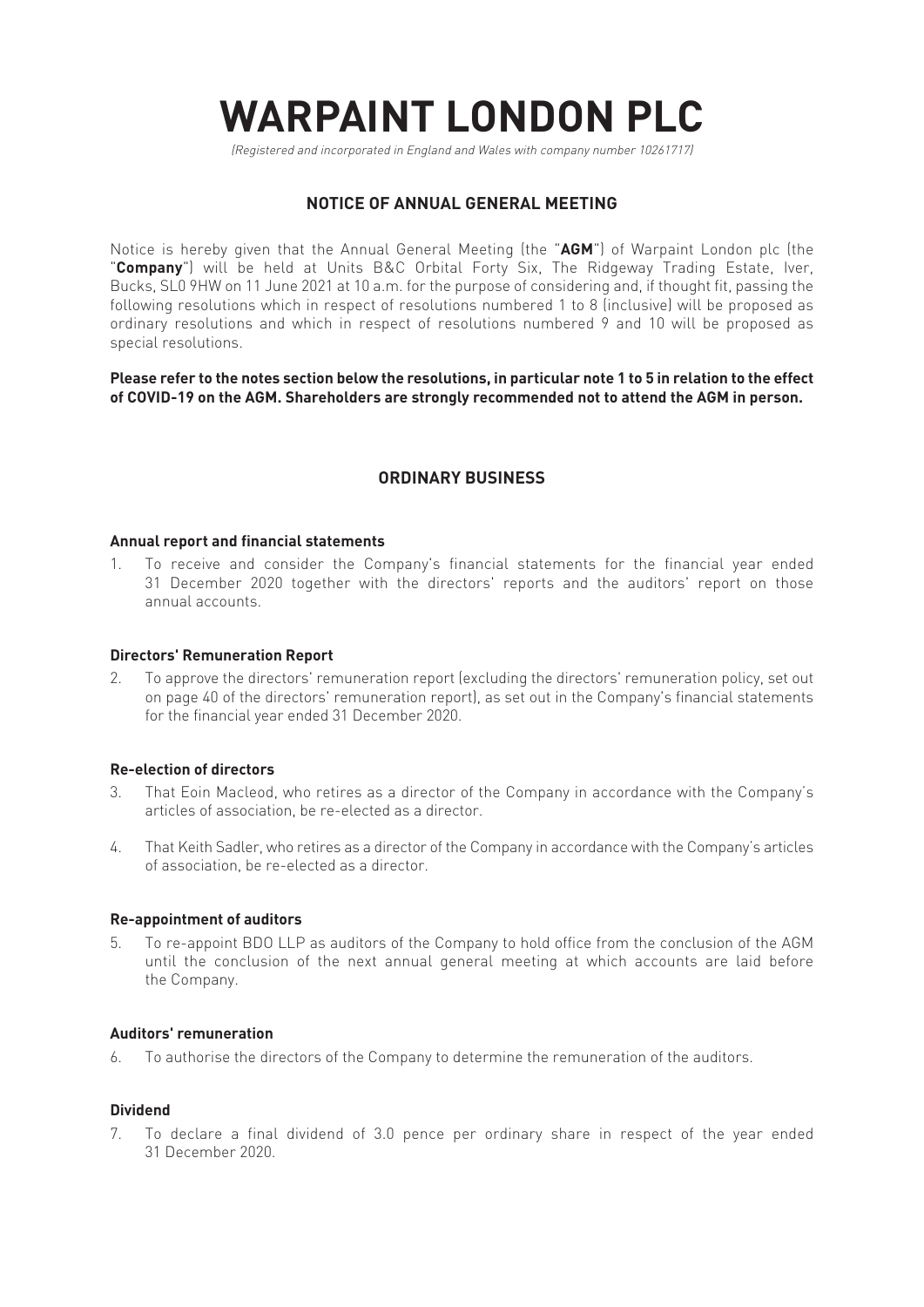# **Directors' authority to allot shares**

8. THAT, in substitution for any equivalent authorities and powers granted to the directors prior to the passing of this resolution, the directors be and are generally and unconditionally authorised pursuant to section 551 of the Companies Act 2006 (the "**Act**") to exercise all powers of the Company to allot shares in the Company, and grant rights to subscribe for or to convert any security into shares of the Company (such shares, and rights to subscribe for or to convert any security into shares of the Company being "**relevant securities**") up to an aggregate nominal amount of £6,396,030 representing approximately one third of the Company's issued ordinary share capital, provided that, unless previously revoked, varied or extended, this authority shall expire on the earlier of the date falling 15 months after the date of the passing of this resolution and the conclusion of the next annual general meeting of the Company, except that the Company may, at any time before such expiry, make an offer or agreement which would or might require relevant securities to be allotted after such expiry and the directors may allot relevant securities in pursuance of such an offer or agreement as if this authority had not expired.

# **SPECIAL BUSINESS**

# **Directors' power to issue shares for cash**

- 9. THAT, conditional on the passing of resolution 8, the directors be and they are empowered pursuant to section 570(1) of the Act to allot equity securities (as defined in section 560(1) of the Act) of the Company wholly for cash pursuant to the authority of the directors under section 551 of the Act conferred by resolution 8 above and/or by way of a sale of treasury shares for cash (by virtue of section 573 of the Act), in each case as if section 561(1) of the Act did not apply to any such allotment provided that:
	- 9.1 the power conferred by this resolution shall be limited to:
		- 9.1.1 the allotment of equity securities and the sale of treasury shares for cash in connection with an offer of, or invitation to apply for, equity securities:
			- 9.1.1.1 in favour of holders of ordinary shares in the capital of the Company, where the equity securities respectively attributable to the interests of all such holders are proportionate (as nearly as practicable) to the respective number of ordinary shares in the capital of the Company held by them; and
			- 9.1.1.2 to holders of any other equity securities as required by the rights of those securities or as the directors otherwise consider necessary,

 but subject to such exclusions or other arrangements as the directors may deem necessary or expedient to deal with treasury shares, fractional entitlements or legal, regulatory or practical problems arising under the laws or requirements of any overseas territory or by virtue of shares being represented by depositary receipts or the requirements of any regulatory body or stock exchange or any other matter whatsoever;

- 9.1.2 the allotment (otherwise than pursuant to sub-paragraph 9.1.1 above) of equity securities or sale of treasury shares up to an aggregate nominal amount of £959,404 (representing approximately 5 per cent. of the Company's issued ordinary share capital); and
- 9.2 unless previously revoked, varied or extended, this power shall expire on the earlier of the date falling 15 months after the date of the passing of this resolution and the conclusion of the next annual general meeting of the Company, except that the Company may, at any time before such expiry, make an offer or agreement which would or might require equity securities to be allotted (and/or treasury shares to be sold) after such expiry and the directors may allot equity securities (and/or sell treasury shares) in pursuance of such an offer or agreement as if this power had not expired.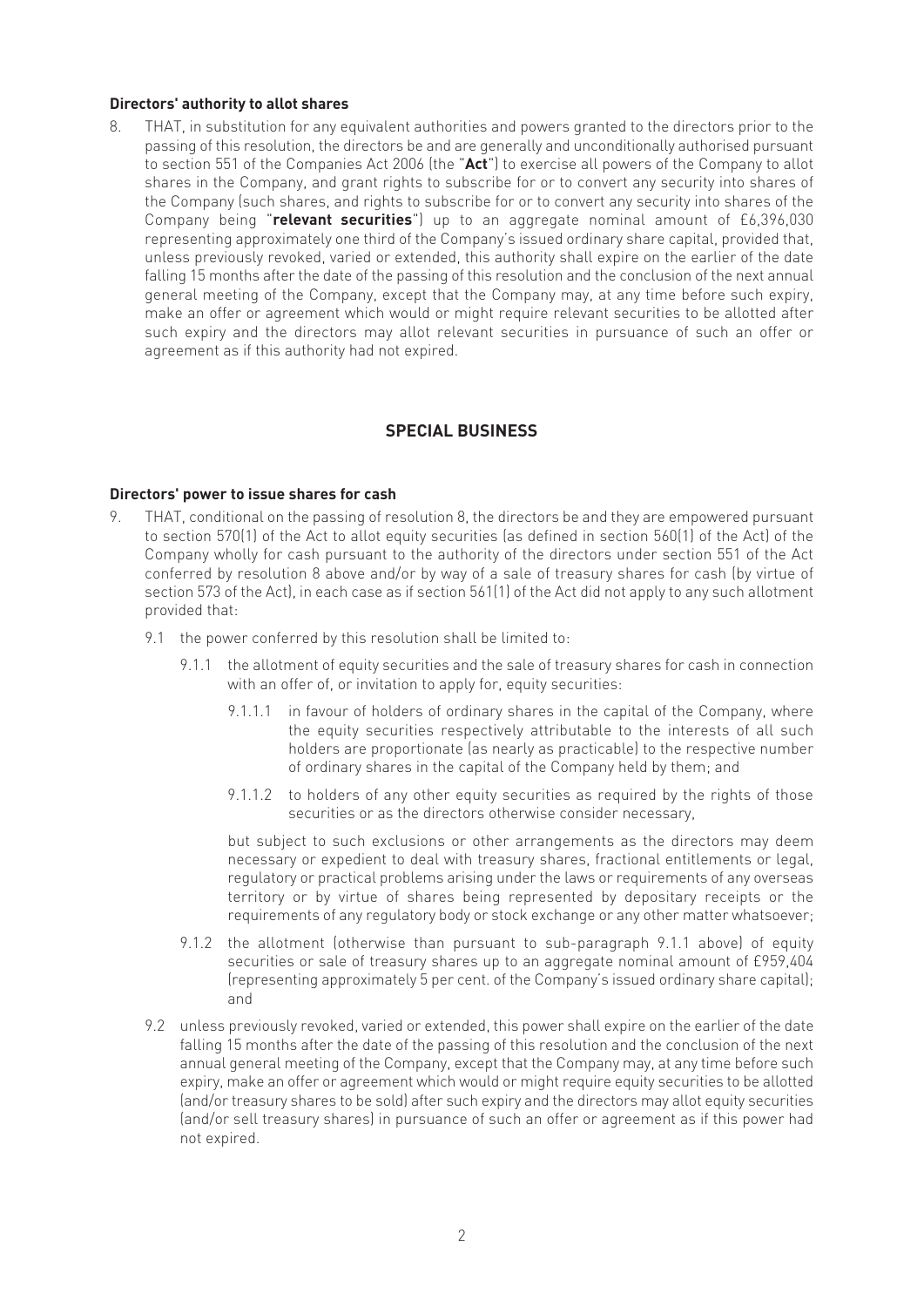# **Authority to purchase shares (market purchase)**

- 10. THAT the Company be, and is hereby, unconditionally and generally authorised for the purposes of section 701 of the Act to make one or more market purchases (within the meaning of section 693(4) of the Act) of its ordinary shares of 25 pence each ("**Ordinary Shares**") on such terms and in such manner as the directors shall determine, provided that:
	- 10.1 the maximum aggregate number of Ordinary Shares that may be purchased is 7,675,235 (representing 10 per cent. of the issued ordinary share capital of the Company);
	- 10.2 the minimum price (excluding expenses) which may be paid for each Ordinary Share is 25 pence;
	- 10.3 the maximum price (excluding expenses) which may be paid per Ordinary Share is the higher of:
		- 10.3.1 an amount equal to 105% of the average of the middle market quotations for the Ordinary Shares as taken from the AIM Appendix of the London Stock Exchange Daily Official List for the five business days preceding the date of purchase; and
		- 10.3.2 the higher of:
			- 10.3.2.1 the price quoted for the last independent trade of; and

10.3.2.2 the highest current independent bid for,

any number of Ordinary Shares on the London Stock Exchange plc;

- 10.4 this authority shall expire on the earlier of the date falling 15 months after the date of the passing of this resolution and the conclusion of the next annual general meeting of the Company unless previously revoked, varied or renewed; and
- 10.5 the Company may, before the expiry of the authority granted by this resolution, enter into a contract to purchase Ordinary Shares which will or may be executed wholly or partly after the expiry of such authority, and may make a purchase of Ordinary Shares pursuant to any such contract as if such authority had not expired.

By order of the board

Sally Ann Craig **Sally Ann Craig Registered Office: Company Secretary 19th Company Secretary** 17 May 2021<br>17 May 2021 The Ridgeway Trading Estate Iver the contract of the contract of the contract of the contract of the contract of the contract of the contract of the contract of the contract of the contract of the contract of the contract of the contract of the contr Buckinghamshire<br>SLO 9HW SL0 9HW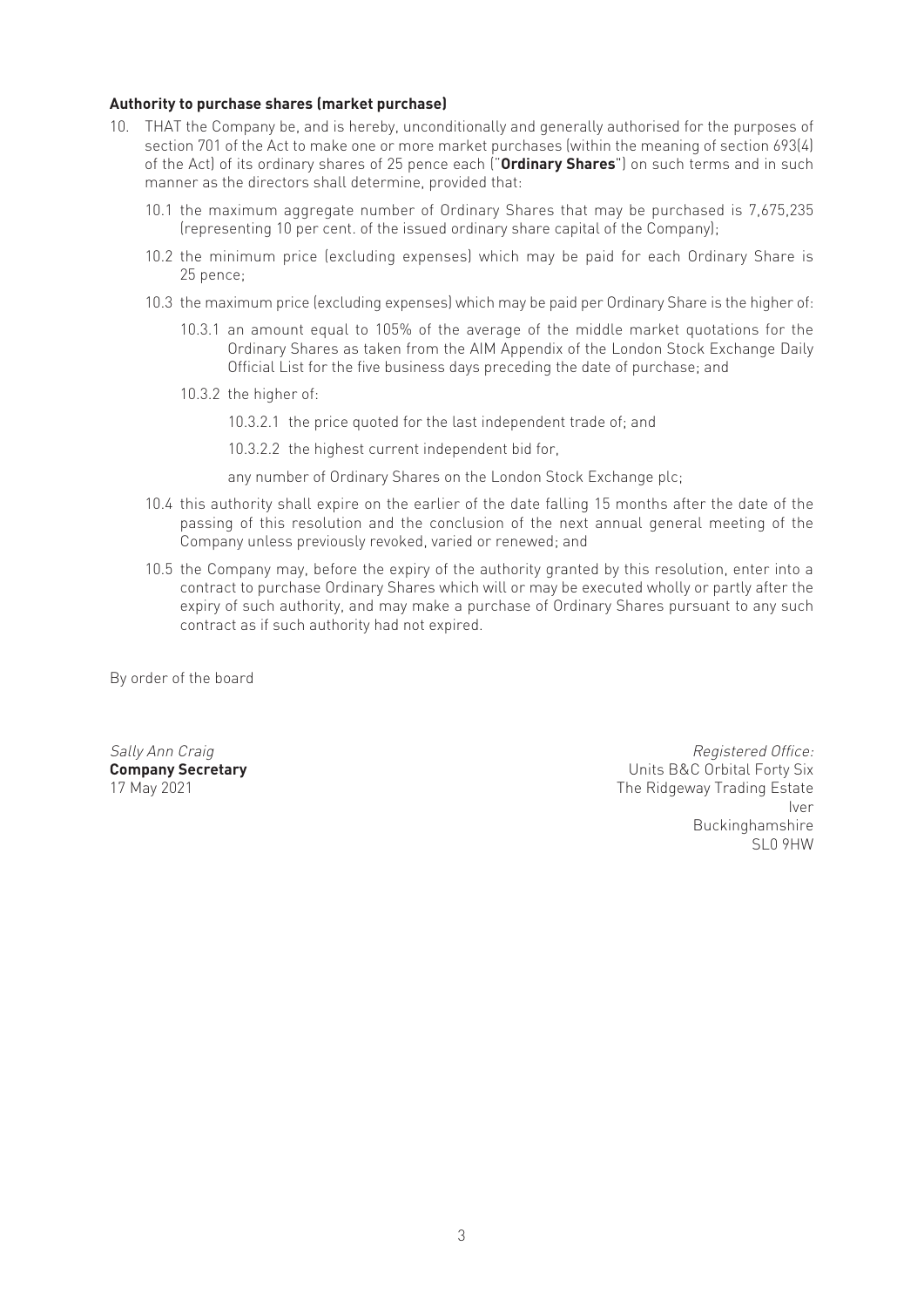## **Explanatory notes COVID-19 Restrictions**

- 1. Further to the UK Government's instructions at the time of writing, and to minimise public health risks, we strongly recommend that shareholders do not physically attend the AGM, and instead follow the voting guidelines below. Further details of the UK Government's regulations relating to COVID-19 can be found at www.gov.uk/coronavirus.
- 2. The AGM will be convened with the minimum necessary quorum of two shareholders (which will be facilitated by the Company) and will be held at Units B&C Orbital Forty Six, The Ridgeway Trading Estate, Iver, Bucks, SL0 9HW. This address is being provided solely for information purposes in order to ensure that the AGM is properly notified and shareholders are reminded that they are strongly advised not attend in person. All valid proxy votes (whether submitted electronically or in hard copy form) will be included in any poll to be taken at the meeting.
- 3. Given the uncertainty around whether shareholders will be able to attend the AGM, whether this is due to COVID-19 capacity and health and safety restrictions at the venue or due to a change in the situation with the COVID-19 pandemic, the board of directors (the "**Board**") requests that shareholders vote on the resolutions being put to the AGM by appointing the Chairman of the AGM as a proxy and giving voting instructions in advance, either through the CREST system or by using the enclosed form of proxy. This will ensure that your vote is counted even if attendance at the AGM is restricted or you or any other proxy you might appoint are unable to attend in person.
- 4. At the meeting itself, voting on all resolutions will be conducted by way of a poll rather than on a show of hands. The Company believes that this is the best and fairest way to ensure that the votes of all shareholders can be taken into account, whilst also preventing the Company and shareholders potentially breaching any applicable COVID-19 regulations.
- 5. The Board understands that the AGM also serves as a forum for shareholders to raise questions and comments. Therefore, if shareholders do have any questions or comments relating to the business of the meeting that they would like to ask the Board then they are asked to submit those questions in writing via email to investors@warpaintlondonplc.com by no later than 10 a.m.. on 11 June 2021. The Board will endeavour to publish answers to any frequently asked questions on the Company's website as soon as practicable after the AGM. Only questions from registered shareholders of the Company will be accepted.

#### **Entitlement to vote**

- 6. Only those members registered on the Company's register of members at:
	- l 6.00 p.m. on 9 June 2021; or,
	- if this meeting is adjourned, at 6.00 p.m. on the day two days prior to the adjourned meeting,

 shall be entitled to vote at the meeting in accordance with Regulation 41 of the Uncertificated Securities Regulations 2001. Changes to the register of members after the relevant deadline shall be disregarded in determining the rights of any person to vote at the meeting.

#### **Appointment of proxies**

- 7. If you are a member of the Company at the time set out in note 6 above, you are entitled to appoint a proxy to exercise all or any of your rights to attend, speak and vote at the meeting and you should have received a proxy form with this notice of meeting. You can only appoint a proxy using the procedures set out in these notes and the notes to the proxy form.
- 8. A proxy does not need to be a member of the Company but must attend the meeting to represent you and it may not be possible for any person who is not the Chairman of the meeting to attend the meeting physically (see notes 1 to 5 above). Details of how to appoint the Chairman of the meeting or another person as your proxy using the proxy form are set out in the notes to the proxy form. **We strongly suggest that you appoint the Chairman of the meeting as your proxy.**
- 9. You may appoint more than one proxy provided each proxy is appointed to exercise rights attached to different shares. You may not appoint more than one proxy to exercise rights attached to more than one share. To appoint more than one proxy please refer to the notes on the proxy form.

## **Appointment of proxy using hard copy proxy form**

- 10. The notes to the proxy form explain how to direct your proxy how to vote on each resolution or withhold their vote. To appoint a proxy using the proxy form, the form must be:
	- completed and signed;
	- sent or delivered to Neville Registrars Limited, Neville House, Steelpark Road, Halesowen B62 8HD; and
	- l received by Neville Registrars Limited, Neville House, Steelpark Road, Halesowen B62 8HD no later than 10 a.m. on 9 June 2021.
	- alternatively, the completed and signed proxy form can be emailed to info@nevilleregistrars.co.uk to be received no later than 10 a.m. on 9 June 2021.
- 11. In the case of a member which is a company, the proxy form must be executed under its common seal or signed on its behalf by an officer of the company or an attorney for the company.
- 12. Any power of attorney or any other authority under which the proxy form is signed (or a duly certified copy of such power or authority) must be included with the proxy form.

## **Appointment of proxy by joint members**

13. In the case of joint holders, where more than one of the joint holders purports to appoint a proxy, only the appointment submitted by the most senior holder will be accepted. Seniority is determined by the order in which the names of the joint holders appear in the Company's register of members in respect of the joint holding (the first-named being the most senior).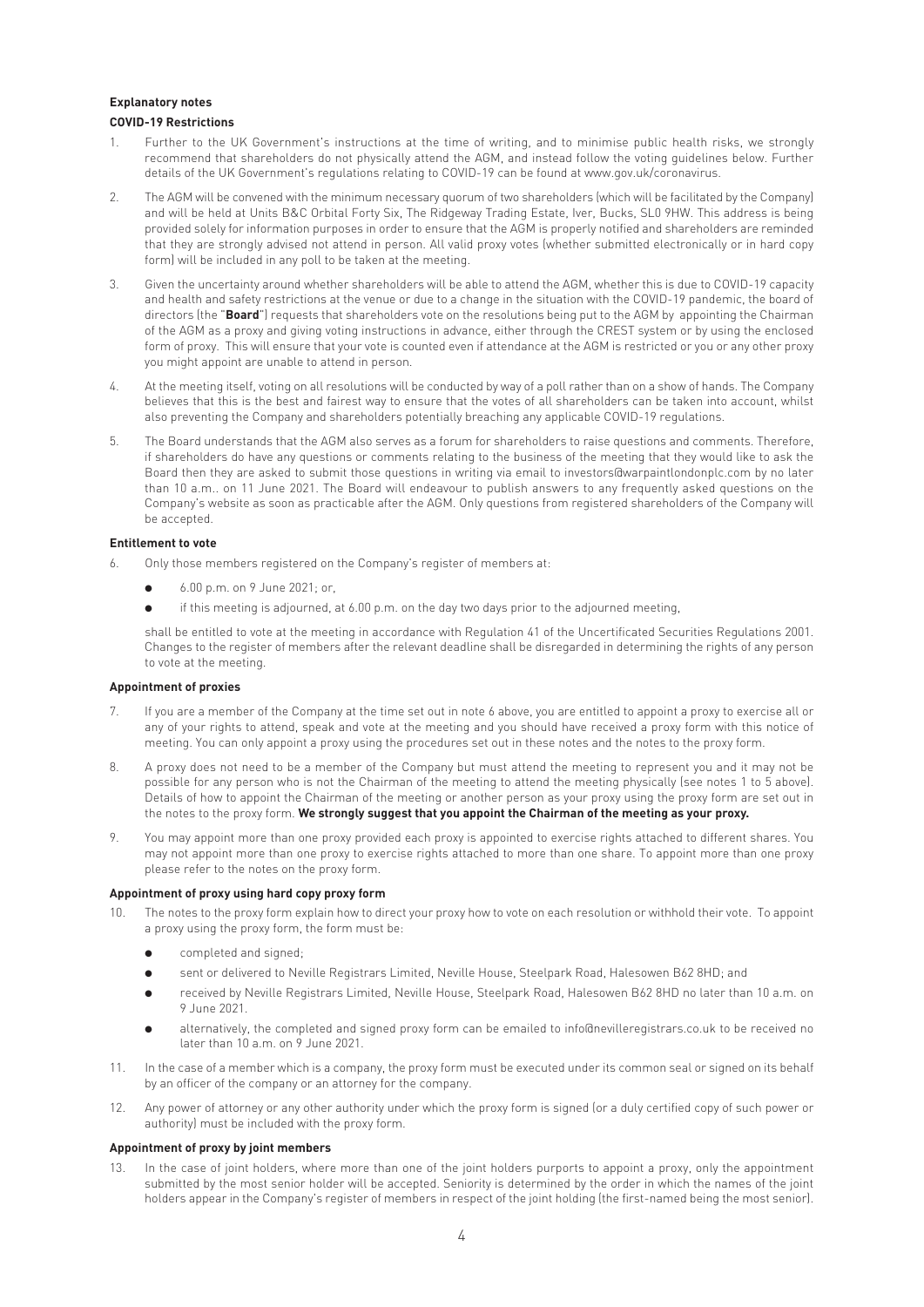#### **Changing proxy instructions**

- 14. To change your proxy instructions simply submit a new proxy appointment using the methods set out above. Note that the cut-off times for receipt of proxy appointments (see above) also apply in relation to amended instructions; any amended proxy appointment received after the relevant cut-off time will be disregarded.
- 15. Where you have appointed a proxy using the hard copy proxy form and would like to change the instructions using another hard copy proxy form, please contact Neville Registrars Limited, Neville House, Steelpark Road, Halesowen B62 8HD.
- 16. If you submit more than one valid proxy appointment, the appointment received last before the latest time for the receipt of proxies will take precedence.

#### **Termination of proxy appointment**

- 17. In order to revoke a proxy instruction, you will need to inform the Company by sending a signed hard copy notice clearly stating your intention to revoke your proxy appointment to Neville Registrars Limited, Neville House, Steelpark Road, Halesowen B62 8HD.
- 18. In the case of a member which is a company, the revocation notice must be executed under its common seal or signed on its behalf by an officer of the company or an attorney for the company.
- 19. Any power of attorney or any other authority under which the revocation notice is signed (or a duly certified copy of such power or authority) must be included with the revocation notice.
- 20. The revocation notice must be received by Neville Registrars Limited, Neville House, Steelpark Road, Halesowen B62 8HD no later than 10 a.m. on 9 June 2021.
- 21. If you attempt to revoke your proxy appointment but the revocation is received after the time specified then your proxy appointment will remain valid.
- 22. While appointment of a proxy would not ordinarily preclude you from attending the meeting and voting in person, please note that due to COVID-19 related restrictions, shareholders are strongly advised not to attend as per notes 1-5 above.

#### **Submission of proxy electronically**

23. CREST members who wish to appoint a proxy or proxies through the CREST electronic proxy appointment service may do so for the meeting and any adjournment(s) thereof by using the procedures described in the CREST Manual. CREST personal members or other CREST sponsored members and those CREST members who have appointed a voting service provider should refer to their CREST sponsor or voting service provider who will be able to take the appropriate action on their behalf.

 In order for a proxy appointment or instruction made using the CREST service to be valid, the appropriate CREST message (a "CREST Proxy Instruction") must be properly authenticated in accordance with Euroclear UK & Ireland Limited's specifications and must contain the information required for such instructions, as described in the CREST Manual. The message, regardless of whether it relates to the appointment of a proxy, the revocation of a proxy appointment or an amendment to the instruction given to a previously appointed proxy, must, in order to be valid, be transmitted so as to be received by the issuer's agent (ID: 7RA11) by the latest time(s) for receipt of proxy appointments specified in this notice of meeting. For this purpose, the time of receipt will be taken to be the time (as determined by the timestamp applied to the message by the CREST Applications Host) from which the issuer's agent is able to retrieve the message by enquiry to CREST in the manner prescribed by CREST. After this time, any change of instructions to a proxy appointed through CREST should be communicated to the appointee by other means.

 CREST members and, where applicable, their CREST sponsors or voting service providers should note that Euroclear UK & Ireland Limited does not make available special procedures in CREST for any particular messages. Normal system timings and limitations will therefore apply in relation to the input of CREST Proxy Instructions. It is the responsibility of the CREST member concerned to take (or, if the CREST member is a CREST personal member or sponsored member or has appointed a voting service provider, to procure that his CREST sponsor or voting service provider take) such action as shall be necessary to ensure that a message is transmitted by means of the CREST system by any particular time. In this connection, CREST members and, where applicable, their CREST sponsors or voting service providers are referred, in particular, to those sections of the CREST Manual concerning practical limitations of the CREST system and timings.

 The Company may treat as invalid a CREST Proxy Instruction in the circumstances set out in Regulation 35(5)(a) of the Uncertificated Securities Regulations 2001.

#### **Corporate representative**

24. A corporation which is a shareholder can appoint one or more corporate representatives who may exercise, on its behalf, all its powers as a member provided that no more than one corporate representative exercises powers over the same share.

#### **Documents on display**

- 25. The following documents will be available for inspection at the registered office of the Company on any weekday (excluding public holidays) during normal office hours from the date of this notice until the time of the meeting and for at least 15 minutes prior to the meeting and during the meeting:
	- l copies of the service contracts of the executive directors of the Company; and
	- copies of the letters of appointment of the non-executive directors of the Company.